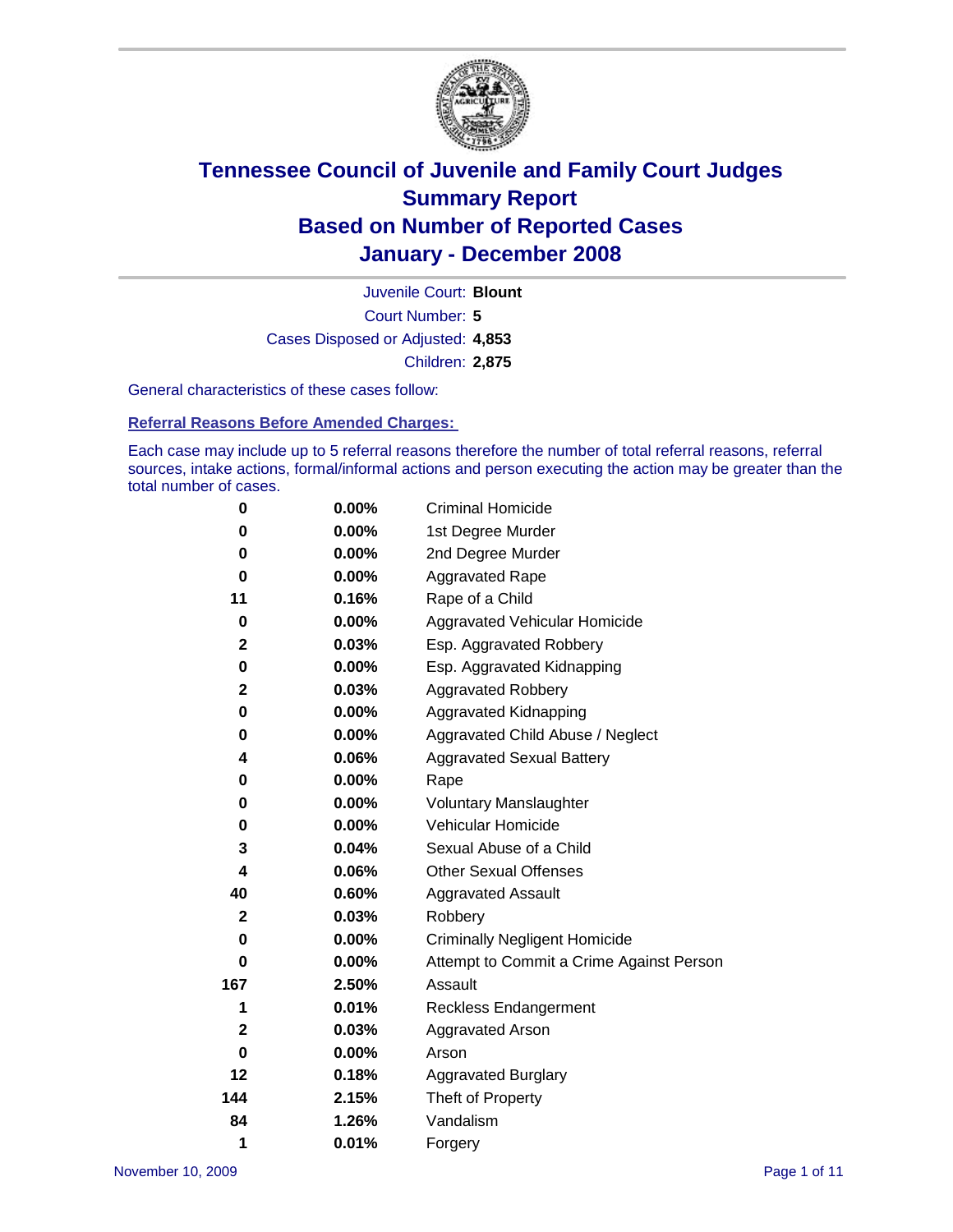

Court Number: **5** Juvenile Court: **Blount** Cases Disposed or Adjusted: **4,853** Children: **2,875**

#### **Referral Reasons Before Amended Charges:**

Each case may include up to 5 referral reasons therefore the number of total referral reasons, referral sources, intake actions, formal/informal actions and person executing the action may be greater than the total number of cases.

| 0     | 0.00%    | <b>Worthless Checks</b>                                     |
|-------|----------|-------------------------------------------------------------|
| 9     | 0.13%    | Illegal Possession / Fraudulent Use of Credit / Debit Cards |
| 32    | 0.48%    | <b>Burglary</b>                                             |
| 3     | 0.04%    | Unauthorized Use of a Vehicle                               |
| 0     | 0.00%    | <b>Cruelty to Animals</b>                                   |
| 5     | 0.07%    | Sale of Controlled Substances                               |
| 40    | 0.60%    | <b>Other Drug Offenses</b>                                  |
| 76    | 1.14%    | <b>Possession of Controlled Substances</b>                  |
| 0     | 0.00%    | <b>Criminal Attempt</b>                                     |
| 1     | 0.01%    | Carrying Weapons on School Property                         |
| 7     | 0.10%    | Unlawful Carrying / Possession of a Weapon                  |
| 13    | 0.19%    | <b>Evading Arrest</b>                                       |
| 4     | 0.06%    | Escape                                                      |
| 5     | 0.07%    | Driving Under Influence (DUI)                               |
| 99    | 1.48%    | Possession / Consumption of Alcohol                         |
| 19    | 0.28%    | Resisting Stop, Frisk, Halt, Arrest or Search               |
| 0     | 0.00%    | <b>Aggravated Criminal Trespass</b>                         |
| 3     | 0.04%    | Harassment                                                  |
| 0     | $0.00\%$ | Failure to Appear                                           |
| 6     | 0.09%    | Filing a False Police Report                                |
| 6     | 0.09%    | Criminal Impersonation                                      |
| 19    | 0.28%    | <b>Disorderly Conduct</b>                                   |
| 7     | 0.10%    | <b>Criminal Trespass</b>                                    |
| 15    | 0.22%    | <b>Public Intoxication</b>                                  |
| 0     | 0.00%    | Gambling                                                    |
| 309   | 4.62%    | Traffic                                                     |
| 0     | 0.00%    | <b>Local Ordinances</b>                                     |
| 10    | 0.15%    | Violation of Wildlife Regulations                           |
| 1,111 | 16.61%   | Contempt of Court                                           |
| 434   | 6.49%    | Violation of Probation                                      |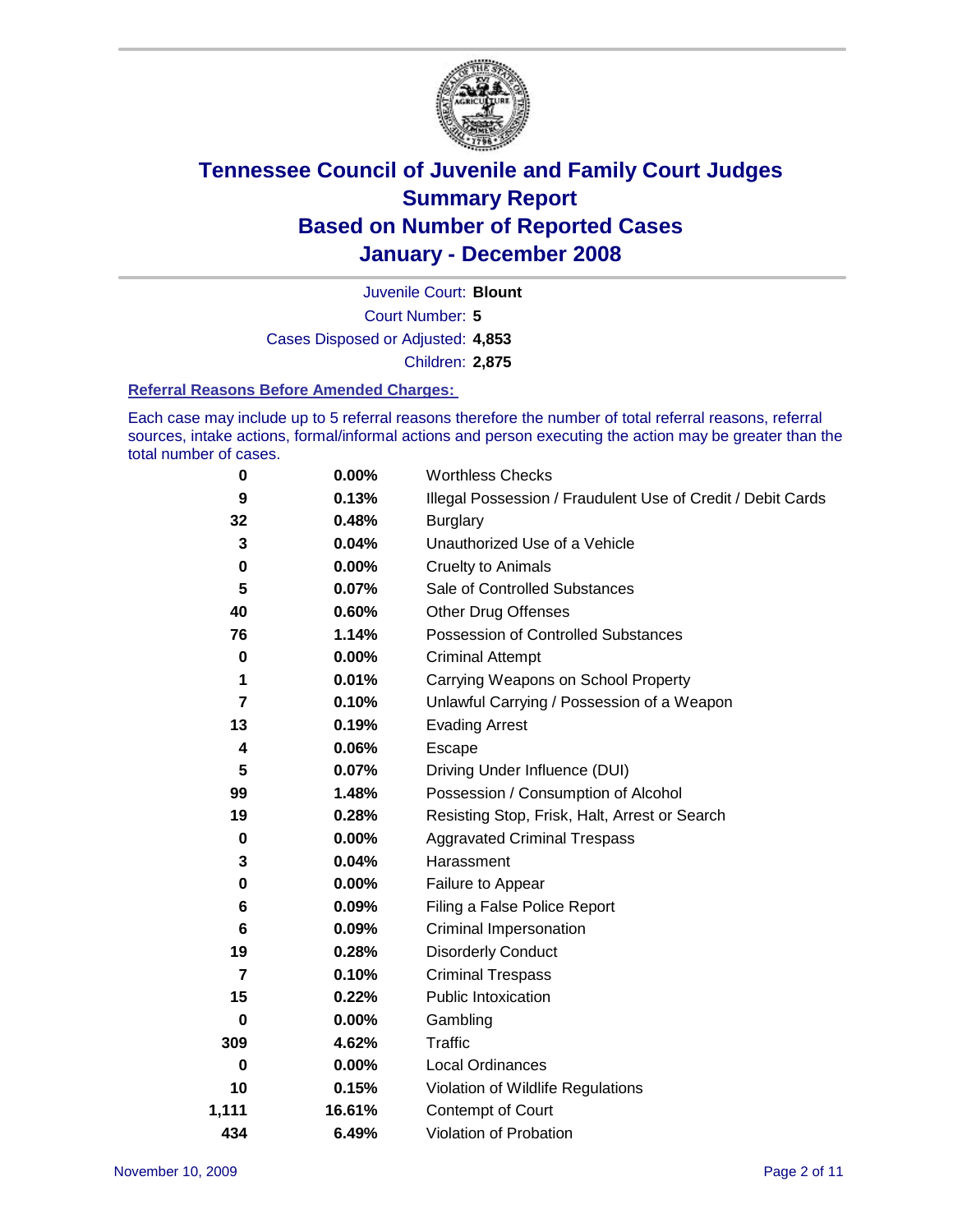

Court Number: **5** Juvenile Court: **Blount** Cases Disposed or Adjusted: **4,853** Children: **2,875**

#### **Referral Reasons Before Amended Charges:**

Each case may include up to 5 referral reasons therefore the number of total referral reasons, referral sources, intake actions, formal/informal actions and person executing the action may be greater than the total number of cases.

| 6,688    | 100.00% | <b>Total Referrals</b>                 |
|----------|---------|----------------------------------------|
| 358      | 5.35%   | Other                                  |
| 0        | 0.00%   | <b>Consent to Marry</b>                |
| 0        | 0.00%   | <b>Request for Medical Treatment</b>   |
| 945      | 14.13%  | <b>Child Support</b>                   |
| 224      | 3.35%   | Paternity / Legitimation               |
| 48       | 0.72%   | Visitation                             |
| 385      | 5.76%   | Custody                                |
| 375      | 5.61%   | <b>Foster Care Review</b>              |
| 0        | 0.00%   | <b>Administrative Review</b>           |
| 53       | 0.79%   | <b>Judicial Review</b>                 |
| 8        | 0.12%   | Violation of Informal Adjustment       |
| 40       | 0.60%   | <b>Violation of Pretrial Diversion</b> |
| 88       | 1.32%   | <b>Termination of Parental Rights</b>  |
| 756      | 11.30%  | Dependency / Neglect                   |
| $\bf{0}$ | 0.00%   | <b>Physically Abused Child</b>         |
| 0        | 0.00%   | <b>Sexually Abused Child</b>           |
| 6        | 0.09%   | <b>Violation of Curfew</b>             |
| 53       | 0.79%   | Violation of a Valid Court Order       |
| 56       | 0.84%   | Possession of Tobacco Products         |
| 0        | 0.00%   | Out-of-State Runaway                   |
| 89       | 1.33%   | In-State Runaway                       |
| 147      | 2.20%   | Truancy                                |
| 345      | 5.16%   | <b>Unruly Behavior</b>                 |
| 0        | 0.00%   | Violation of Aftercare                 |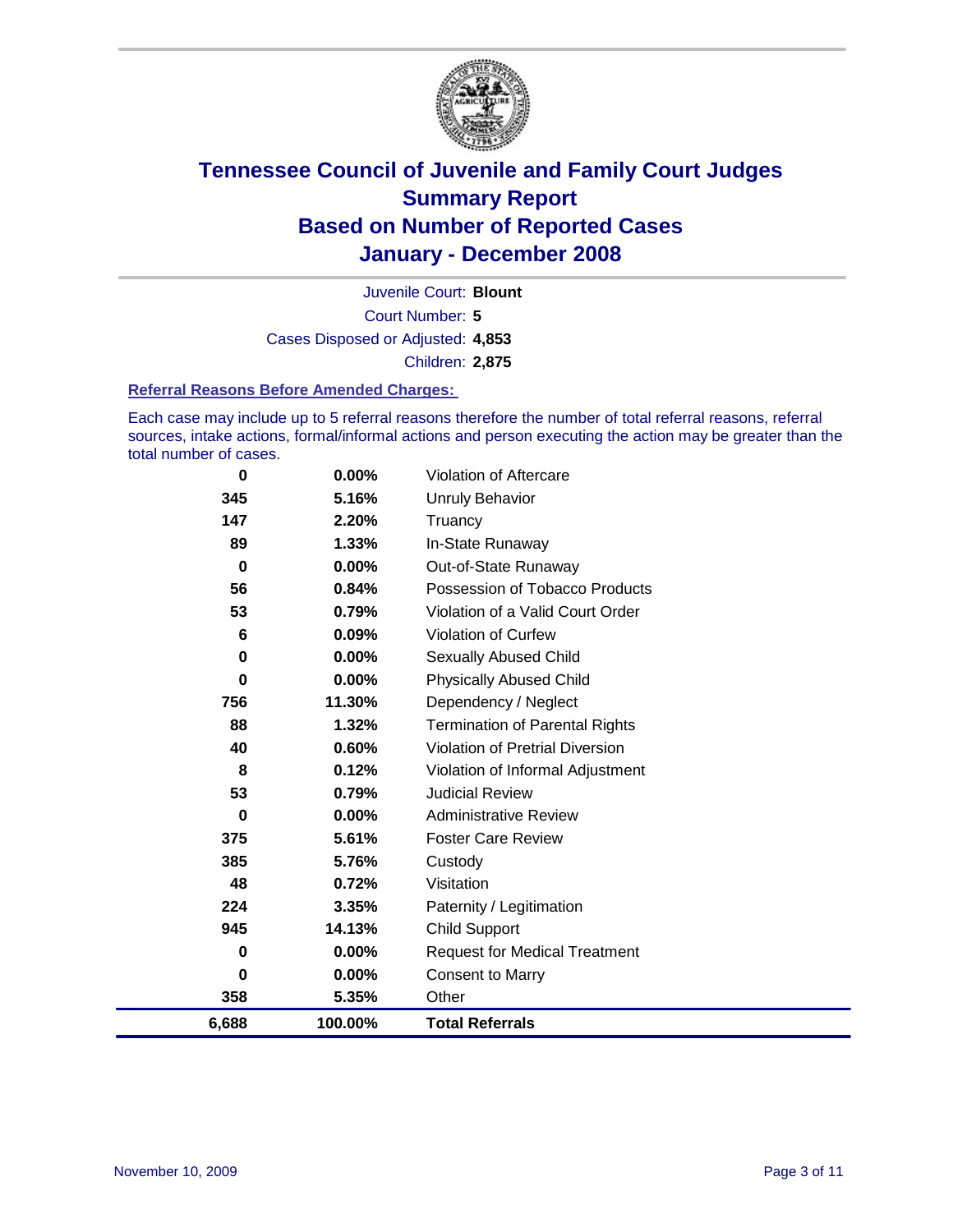

|                                   | Juvenile Court: Blount |                                   |  |  |  |
|-----------------------------------|------------------------|-----------------------------------|--|--|--|
| <b>Court Number: 5</b>            |                        |                                   |  |  |  |
| Cases Disposed or Adjusted: 4,853 |                        |                                   |  |  |  |
|                                   |                        | Children: 2,875                   |  |  |  |
| <b>Referral Sources: 1</b>        |                        |                                   |  |  |  |
| 1,213                             | 18.14%                 | Law Enforcement                   |  |  |  |
| 829                               | 12.40%                 | Parents                           |  |  |  |
| 266                               | 3.98%                  | <b>Relatives</b>                  |  |  |  |
| 1                                 | 0.01%                  | Self                              |  |  |  |
| 141                               | 2.11%                  | School                            |  |  |  |
| $\mathbf{2}$                      | 0.03%                  | <b>CSA</b>                        |  |  |  |
| 1,455                             | 21.76%                 | <b>DCS</b>                        |  |  |  |
| 70                                | 1.05%                  | <b>Other State Department</b>     |  |  |  |
| 1,688                             | 25.24%                 | <b>District Attorney's Office</b> |  |  |  |
| 862                               | 12.89%                 | <b>Court Staff</b>                |  |  |  |
| 8                                 | 0.12%                  | Social Agency                     |  |  |  |
| 9                                 | 0.13%                  | <b>Other Court</b>                |  |  |  |
| 49                                | 0.73%                  | Victim                            |  |  |  |
| 9                                 | 0.13%                  | Child & Parent                    |  |  |  |
| 0                                 | 0.00%                  | Hospital                          |  |  |  |
| 0                                 | 0.00%                  | Unknown                           |  |  |  |
| 86                                | 1.29%                  | Other                             |  |  |  |
| 6,688                             | 100.00%                | <b>Total Referral Sources</b>     |  |  |  |

### **Age of Child at Referral: 2**

| $0.00\%$ |                    |  |
|----------|--------------------|--|
|          | <b>Unknown</b>     |  |
| 1.98%    | Ages 19 and Over   |  |
| 13.04%   | Ages 17 through 18 |  |
| 18.61%   | Ages 15 through 16 |  |
| 9.77%    | Ages 13 through 14 |  |
| 6.30%    | Ages 11 through 12 |  |
| 50.30%   | Ages 10 and Under  |  |
|          |                    |  |

<sup>1</sup> If different than number of Referral Reasons (6688), verify accuracy of your court's data.

<sup>2</sup> One child could be counted in multiple categories, verify accuracy of your court's data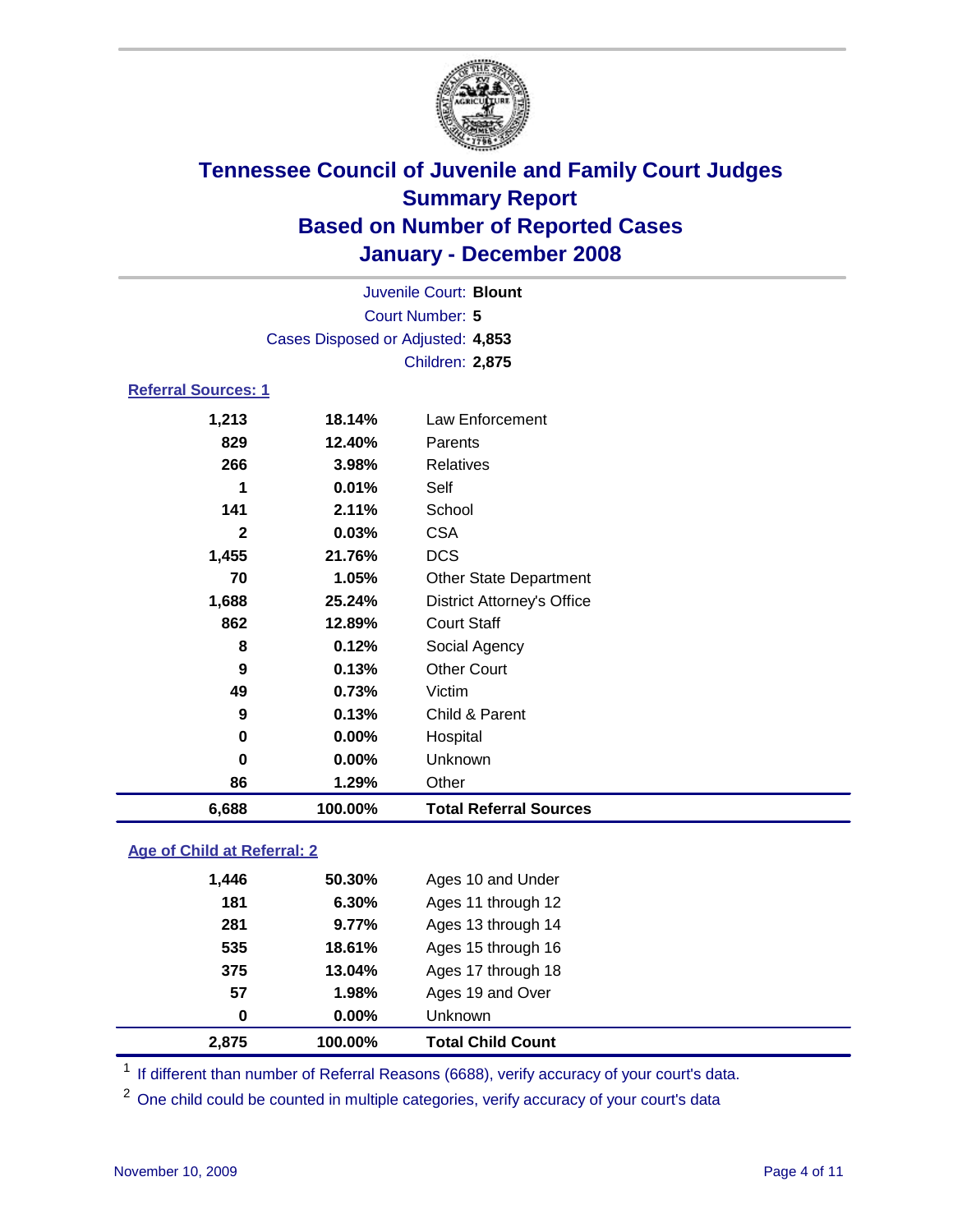

| Juvenile Court: Blount                  |                                   |                          |  |  |
|-----------------------------------------|-----------------------------------|--------------------------|--|--|
| Court Number: 5                         |                                   |                          |  |  |
|                                         | Cases Disposed or Adjusted: 4,853 |                          |  |  |
|                                         |                                   | Children: 2,875          |  |  |
| Sex of Child: 1                         |                                   |                          |  |  |
| 1,554                                   | 54.05%                            | Male                     |  |  |
| 1,321                                   | 45.95%                            | Female                   |  |  |
| 0                                       | 0.00%                             | Unknown                  |  |  |
| 2,875                                   | 100.00%                           | <b>Total Child Count</b> |  |  |
| Race of Child: 1                        |                                   |                          |  |  |
| 2,521                                   | 87.69%                            | White                    |  |  |
| 234                                     | 8.14%                             | African American         |  |  |
| 4                                       | 0.14%                             | Native American          |  |  |
| 11                                      | 0.38%                             | Asian                    |  |  |
| 89                                      | 3.10%                             | Mixed                    |  |  |
| 16                                      | 0.56%                             | Unknown                  |  |  |
| 2,875                                   | 100.00%                           | <b>Total Child Count</b> |  |  |
| <b>Hispanic Origin: 1</b>               |                                   |                          |  |  |
| 57                                      | 1.98%                             | Yes                      |  |  |
| 2,801                                   | 97.43%                            | No                       |  |  |
| 17                                      | 0.59%                             | Unknown                  |  |  |
| 2,875                                   | 100.00%                           | <b>Total Child Count</b> |  |  |
| <b>School Enrollment of Children: 1</b> |                                   |                          |  |  |
| 1,838                                   | 63.93%                            | Yes                      |  |  |
| 1,028                                   | 35.76%                            | No                       |  |  |
| 9                                       | 0.31%                             | Unknown                  |  |  |
| 2,875                                   | 100.00%                           | <b>Total Child Count</b> |  |  |

<sup>1</sup> One child could be counted in multiple categories, verify accuracy of your court's data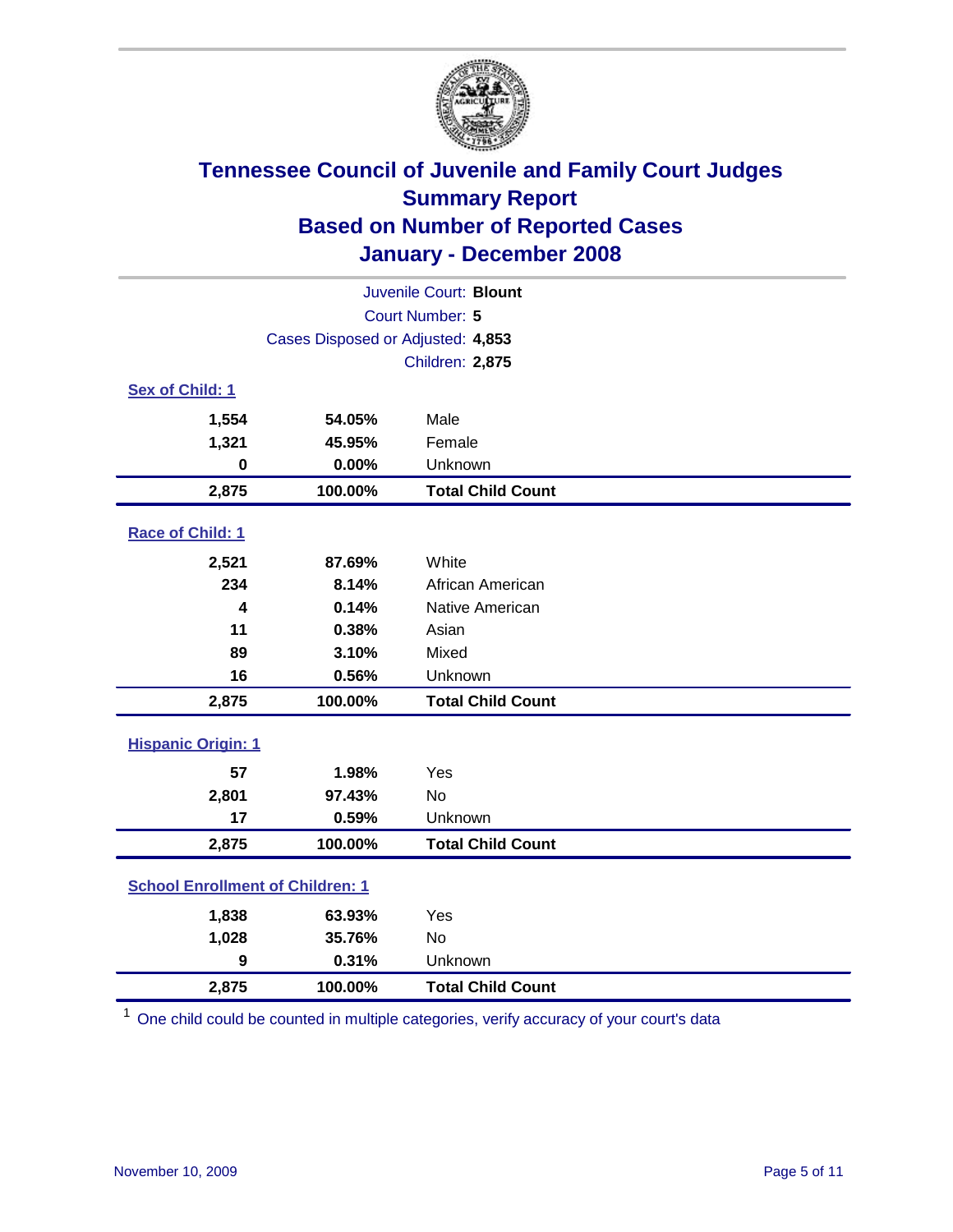

Court Number: **5** Juvenile Court: **Blount** Cases Disposed or Adjusted: **4,853** Children: **2,875**

### **Living Arrangement of Child at Time of Referral: 1**

| 2,875 | 100.00%  | <b>Total Child Count</b>     |
|-------|----------|------------------------------|
| 29    | 1.01%    | Other                        |
| 5     | 0.17%    | Unknown                      |
| 36    | 1.25%    | Independent                  |
| 0     | $0.00\%$ | In an Institution            |
| 6     | 0.21%    | In a Residential Center      |
| 44    | $1.53\%$ | In a Group Home              |
| 289   | 10.05%   | With Foster Family           |
| 18    | 0.63%    | With Adoptive Parents        |
| 433   | 15.06%   | <b>With Relatives</b>        |
| 210   | 7.30%    | With Father                  |
| 1,330 | 46.26%   | With Mother                  |
| 166   | 5.77%    | With Mother and Stepfather   |
| 59    | 2.05%    | With Father and Stepmother   |
| 250   | 8.70%    | With Both Biological Parents |
|       |          |                              |

#### **Type of Detention: 2**

| 4.853        | 100.00%  | <b>Total Detention Count</b> |  |
|--------------|----------|------------------------------|--|
| 0            | $0.00\%$ | Other                        |  |
| 3,834        | 79.00%   | Does Not Apply               |  |
| 1            | 0.02%    | Unknown                      |  |
| $\mathbf{2}$ | 0.04%    | <b>Psychiatric Hospital</b>  |  |
| 0            | $0.00\%$ | Jail - No Separation         |  |
| 0            | $0.00\%$ | Jail - Partial Separation    |  |
| 0            | $0.00\%$ | Jail - Complete Separation   |  |
| 1,015        | 20.91%   | Juvenile Detention Facility  |  |
| 1            | 0.02%    | Non-Secure Placement         |  |
|              |          |                              |  |

<sup>1</sup> One child could be counted in multiple categories, verify accuracy of your court's data

<sup>2</sup> If different than number of Cases (4853) verify accuracy of your court's data.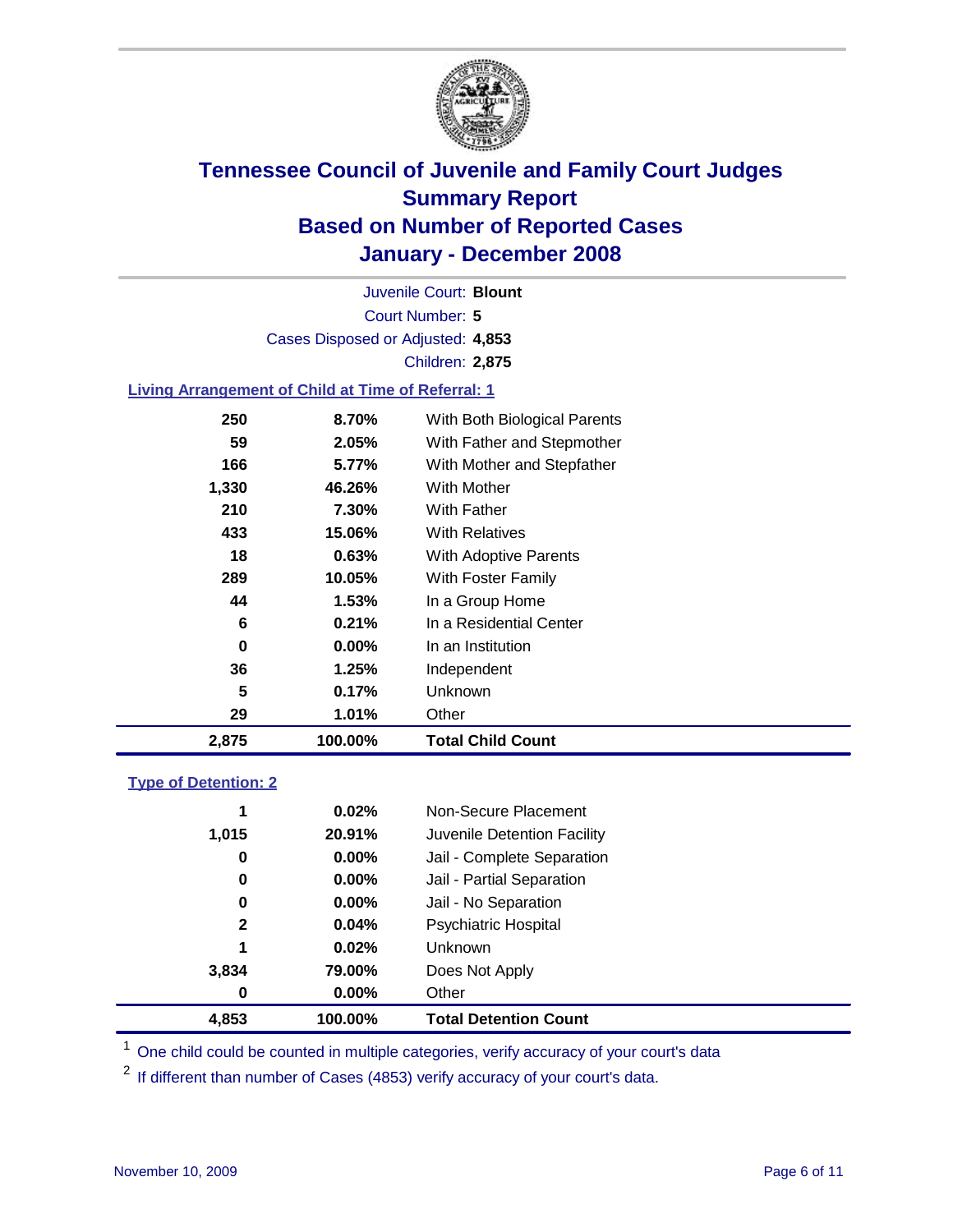

|                                                    | Juvenile Court: Blount            |                                      |  |  |  |
|----------------------------------------------------|-----------------------------------|--------------------------------------|--|--|--|
|                                                    | Court Number: 5                   |                                      |  |  |  |
|                                                    | Cases Disposed or Adjusted: 4,853 |                                      |  |  |  |
|                                                    |                                   | <b>Children: 2,875</b>               |  |  |  |
| <b>Placement After Secure Detention Hearing: 1</b> |                                   |                                      |  |  |  |
| 819                                                | 16.88%                            | Returned to Prior Living Arrangement |  |  |  |
| 81                                                 | 1.67%                             | Juvenile Detention Facility          |  |  |  |
| $\bf{0}$                                           | 0.00%                             | Jail                                 |  |  |  |
| 10                                                 | 0.21%                             | Shelter / Group Home                 |  |  |  |
| 103                                                | 2.12%                             | <b>Foster Family Home</b>            |  |  |  |
| $\overline{7}$                                     | 0.14%                             | Psychiatric Hospital                 |  |  |  |
| 10                                                 | 0.21%                             | Unknown                              |  |  |  |
| 3,819                                              | 78.69%                            | Does Not Apply                       |  |  |  |
| 4                                                  | 0.08%                             | Other                                |  |  |  |
| 4,853                                              | 100.00%                           | <b>Total Placement Count</b>         |  |  |  |
| <b>Intake Actions: 2</b>                           |                                   |                                      |  |  |  |
|                                                    |                                   |                                      |  |  |  |
| 5,405                                              | 80.82%                            | <b>Petition Filed</b>                |  |  |  |
| 590                                                | 8.82%                             | <b>Motion Filed</b>                  |  |  |  |
| 622                                                | 9.30%                             | <b>Citation Processed</b>            |  |  |  |
| 0                                                  | 0.00%                             | Notification of Paternity Processed  |  |  |  |
| 44                                                 | 0.66%                             | Scheduling of Judicial Review        |  |  |  |
| 1                                                  | 0.01%                             | Scheduling of Administrative Review  |  |  |  |
| 0                                                  | 0.00%                             | Scheduling of Foster Care Review     |  |  |  |
| $\bf{0}$                                           | 0.00%                             | Unknown                              |  |  |  |
| 18                                                 | 0.27%                             | Does Not Apply                       |  |  |  |
| 8                                                  | 0.12%                             | Other                                |  |  |  |
| 6,688                                              | 100.00%                           | <b>Total Intake Count</b>            |  |  |  |

<sup>1</sup> If different than number of Cases (4853) verify accuracy of your court's data.

<sup>2</sup> If different than number of Referral Reasons (6688), verify accuracy of your court's data.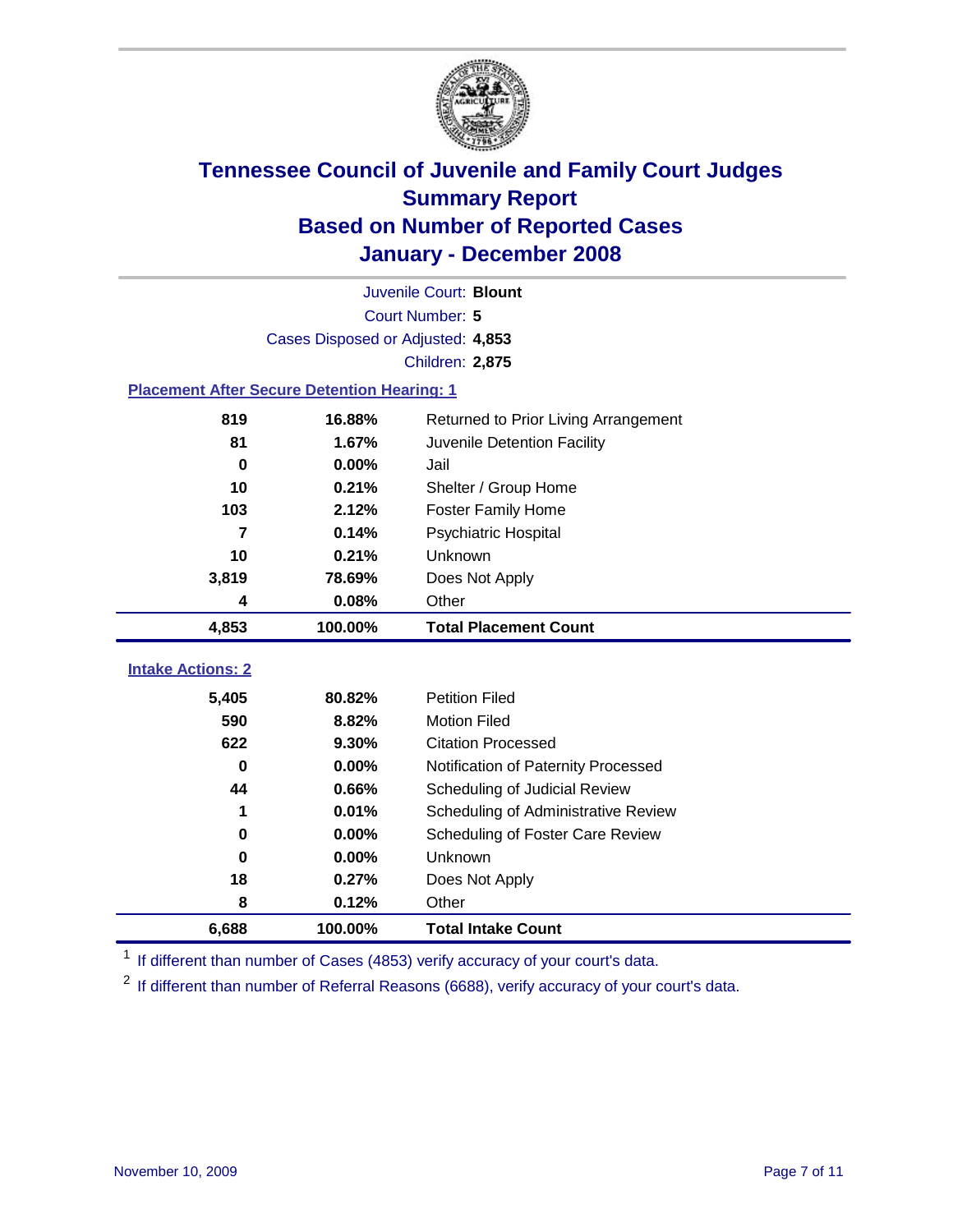

Court Number: **5** Juvenile Court: **Blount** Cases Disposed or Adjusted: **4,853** Children: **2,875**

### **Last Grade Completed by Child: 1**

| 2,875    | 100.00% | <b>Total Child Count</b>     |
|----------|---------|------------------------------|
| 10       | 0.35%   | Other                        |
| 13       | 0.45%   | Unknown                      |
| 1        | 0.03%   | <b>Never Attended School</b> |
| 81       | 2.82%   | Graduated                    |
| 107      | 3.72%   | <b>GED</b>                   |
| $\bf{0}$ | 0.00%   | Non-Graded Special Ed        |
| 6        | 0.21%   | 12th Grade                   |
| 194      | 6.75%   | 11th Grade                   |
| 268      | 9.32%   | 10th Grade                   |
| 253      | 8.80%   | 9th Grade                    |
| 212      | 7.37%   | 8th Grade                    |
| 109      | 3.79%   | 7th Grade                    |
| 91       | 3.17%   | 6th Grade                    |
| 89       | 3.10%   | 5th Grade                    |
| 82       | 2.85%   | 4th Grade                    |
| 67       | 2.33%   | 3rd Grade                    |
| 87       | 3.03%   | 2nd Grade                    |
| 110      | 3.83%   | 1st Grade                    |
| 152      | 5.29%   | Kindergarten                 |
| 41       | 1.43%   | Preschool                    |
| 902      | 31.37%  | Too Young for School         |

### **Enrolled in Special Education: 1**

| 2,875 | 100.00% | <b>Total Child Count</b> |  |
|-------|---------|--------------------------|--|
| 14    | 0.49%   | Unknown                  |  |
| 2,756 | 95.86%  | No                       |  |
| 105   | 3.65%   | Yes                      |  |
|       |         |                          |  |

<sup>1</sup> One child could be counted in multiple categories, verify accuracy of your court's data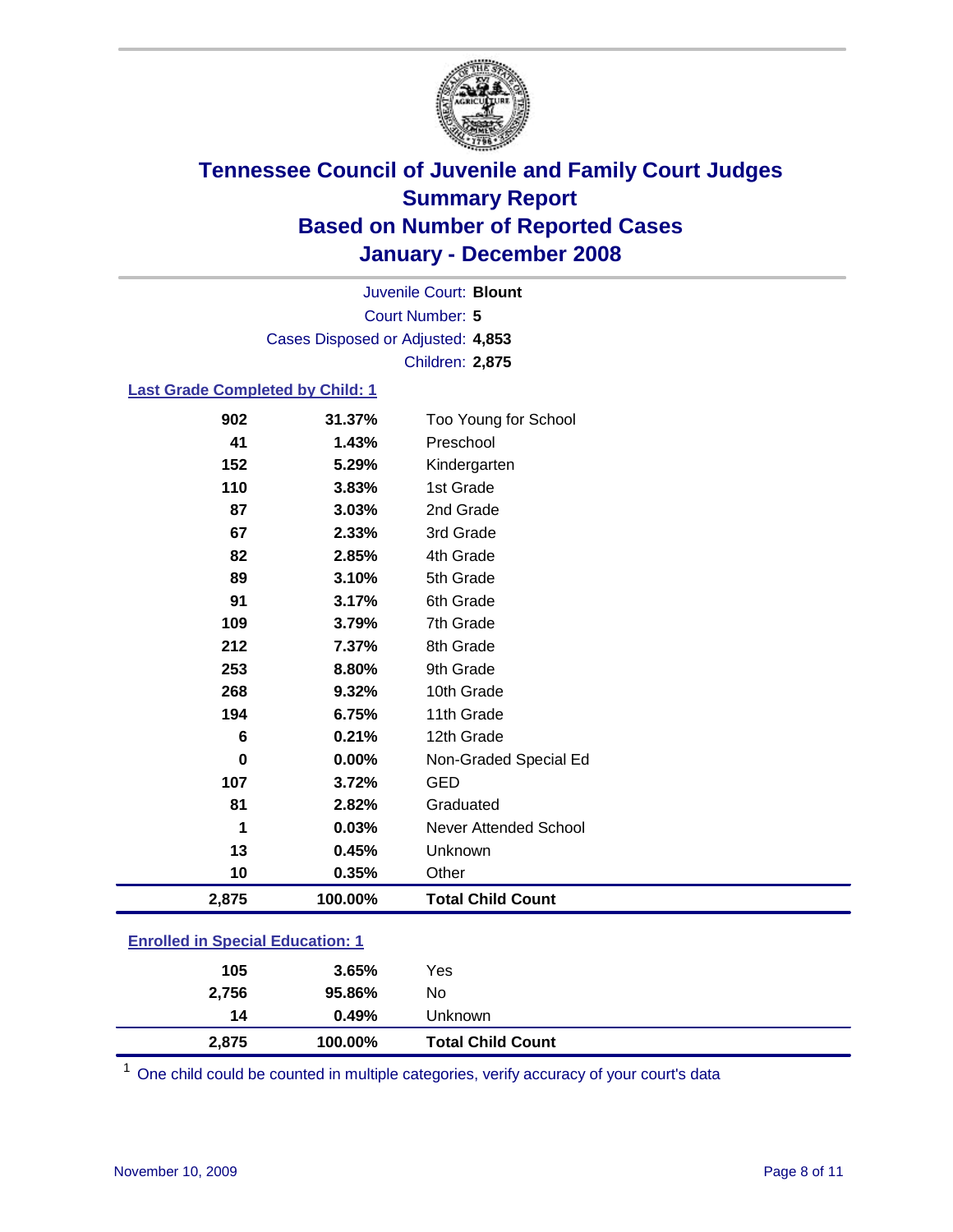

| Juvenile Court: Blount       |                                   |                           |  |  |  |
|------------------------------|-----------------------------------|---------------------------|--|--|--|
|                              | Court Number: 5                   |                           |  |  |  |
|                              | Cases Disposed or Adjusted: 4,853 |                           |  |  |  |
|                              |                                   | <b>Children: 2,875</b>    |  |  |  |
| <b>Action Executed By: 1</b> |                                   |                           |  |  |  |
| 2,736                        | 40.91%                            | Judge                     |  |  |  |
| 3,705                        | 55.40%                            | Referee                   |  |  |  |
| 211                          | 3.15%                             | <b>YSO</b>                |  |  |  |
| 36                           | 0.54%                             | Other                     |  |  |  |
| 0                            | $0.00\%$                          | Unknown                   |  |  |  |
| 6,688                        | 100.00%                           | <b>Total Action Count</b> |  |  |  |

### **Formal / Informal Actions: 1**

| 1,714        | 25.63%   | Dismissed                                        |
|--------------|----------|--------------------------------------------------|
| 74           | 1.11%    | Retired / Nolle Prosequi                         |
| 352          | 5.26%    | <b>Complaint Substantiated Delinquent</b>        |
| 109          | 1.63%    | <b>Complaint Substantiated Status Offender</b>   |
| 84           | 1.26%    | <b>Complaint Substantiated Dependent/Neglect</b> |
| 0            | 0.00%    | <b>Complaint Substantiated Abused</b>            |
| 0            | 0.00%    | <b>Complaint Substantiated Mentally III</b>      |
| 218          | 3.26%    | Informal Adjustment                              |
| 116          | 1.73%    | <b>Pretrial Diversion</b>                        |
| $\mathbf{2}$ | 0.03%    | <b>Transfer to Adult Court Hearing</b>           |
| 1            | 0.01%    | Charges Cleared by Transfer to Adult Court       |
| 3,851        | 57.58%   | Special Proceeding                               |
| 3            | 0.04%    | <b>Review Concluded</b>                          |
| 160          | 2.39%    | Case Held Open                                   |
| 4            | $0.06\%$ | Other                                            |
| 0            | 0.00%    | <b>Unknown</b>                                   |
| 6,688        | 100.00%  | <b>Total Action Count</b>                        |

<sup>1</sup> If different than number of Referral Reasons (6688), verify accuracy of your court's data.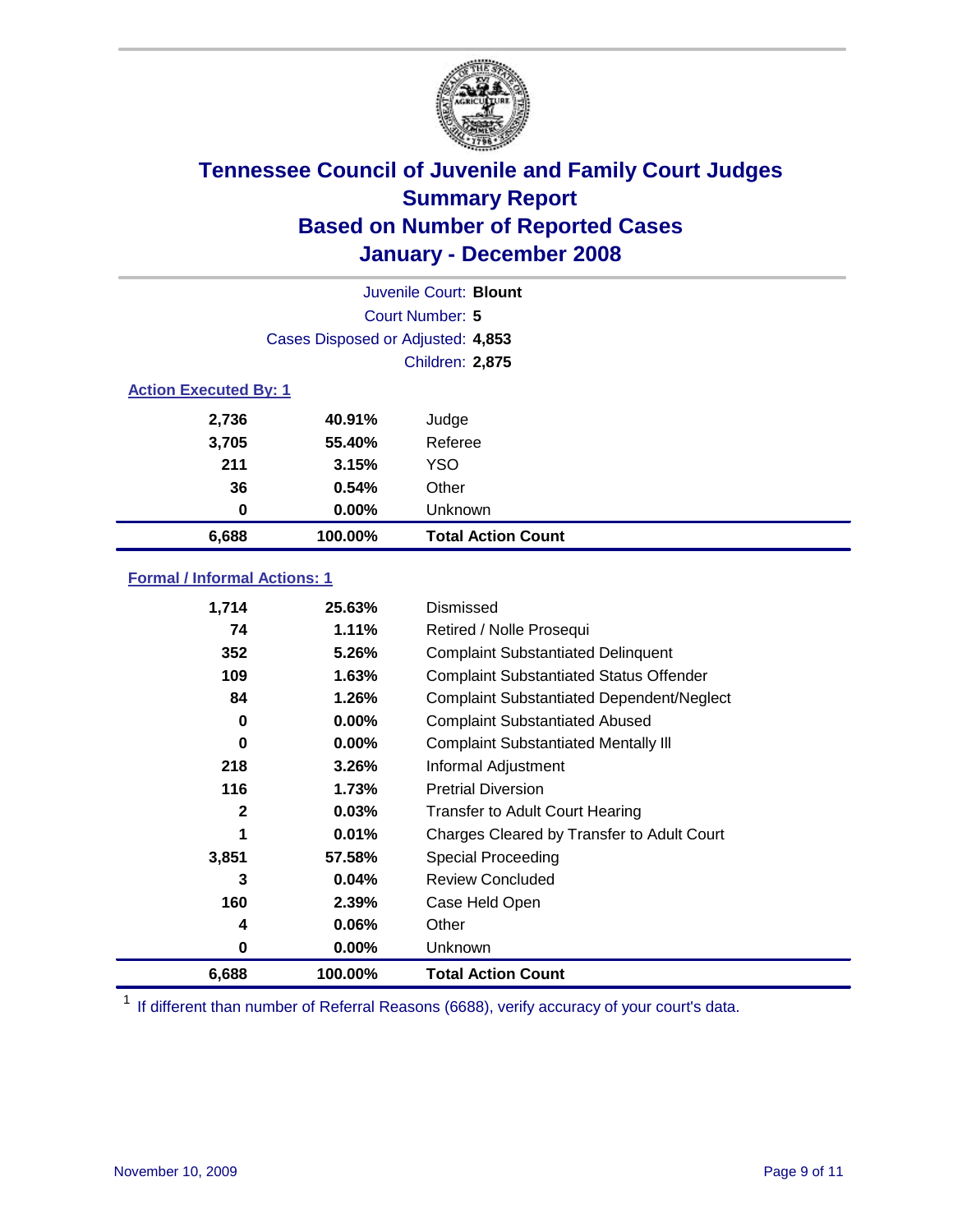

|                       |                                   | Juvenile Court: Blount                                |
|-----------------------|-----------------------------------|-------------------------------------------------------|
|                       |                                   | Court Number: 5                                       |
|                       | Cases Disposed or Adjusted: 4,853 |                                                       |
|                       |                                   | Children: 2,875                                       |
| <b>Case Outcomes:</b> |                                   | There can be multiple outcomes for one child or case. |
| 1,699                 | 15.71%                            | <b>Case Dismissed</b>                                 |
| 72                    | 0.67%                             | Case Retired or Nolle Prosequi                        |
| 0                     | 0.00%                             | Warned / Counseled                                    |
| 1,054                 | 9.75%                             | <b>Held Open For Review</b>                           |
| 142                   | 1.31%                             | Supervision / Probation to Juvenile Court             |
| 0                     | 0.00%                             | <b>Probation to Parents</b>                           |
| 111                   | 1.03%                             | Referral to Another Entity for Supervision / Service  |
| 26                    | 0.24%                             | Referred for Mental Health Counseling                 |
| 108                   | 1.00%                             | Referred for Alcohol and Drug Counseling              |
| 1                     | 0.01%                             | <b>Referred to Alternative School</b>                 |
| 0                     | 0.00%                             | Referred to Private Child Agency                      |
| 46                    | 0.43%                             | Referred to Defensive Driving School                  |
| 30                    | 0.28%                             | Referred to Alcohol Safety School                     |
| 202                   | 1.87%                             | Referred to Juvenile Court Education-Based Program    |
| 127                   | 1.17%                             | Driver's License Held Informally                      |
| 0                     | 0.00%                             | <b>Voluntary Placement with DMHMR</b>                 |
| 4                     | 0.04%                             | <b>Private Mental Health Placement</b>                |
| 0                     | 0.00%                             | Private MR Placement                                  |
| 0                     | 0.00%                             | Placement with City/County Agency/Facility            |
| 0                     | 0.00%                             | Placement with Relative / Other Individual            |
| 72                    | 0.67%                             | Fine                                                  |
| 92                    | 0.85%                             | <b>Public Service</b>                                 |
| 62                    | 0.57%                             | Restitution                                           |
| 0                     | 0.00%                             | <b>Runaway Returned</b>                               |
| 290                   | 2.68%                             | No Contact Order                                      |
| 240                   | 2.22%                             | Injunction Other than No Contact Order                |
| 53                    | 0.49%                             | <b>House Arrest</b>                                   |
| 64                    | 0.59%                             | <b>Court Defined Curfew</b>                           |
| 91                    | 0.84%                             | Dismissed from Informal Adjustment                    |
| 3                     | 0.03%                             | <b>Dismissed from Pretrial Diversion</b>              |
| 358                   | 3.31%                             | <b>Released from Probation</b>                        |
| 0                     | 0.00%                             | <b>Transferred to Adult Court</b>                     |
| 17                    | 0.16%                             | <b>DMHMR Involuntary Commitment</b>                   |